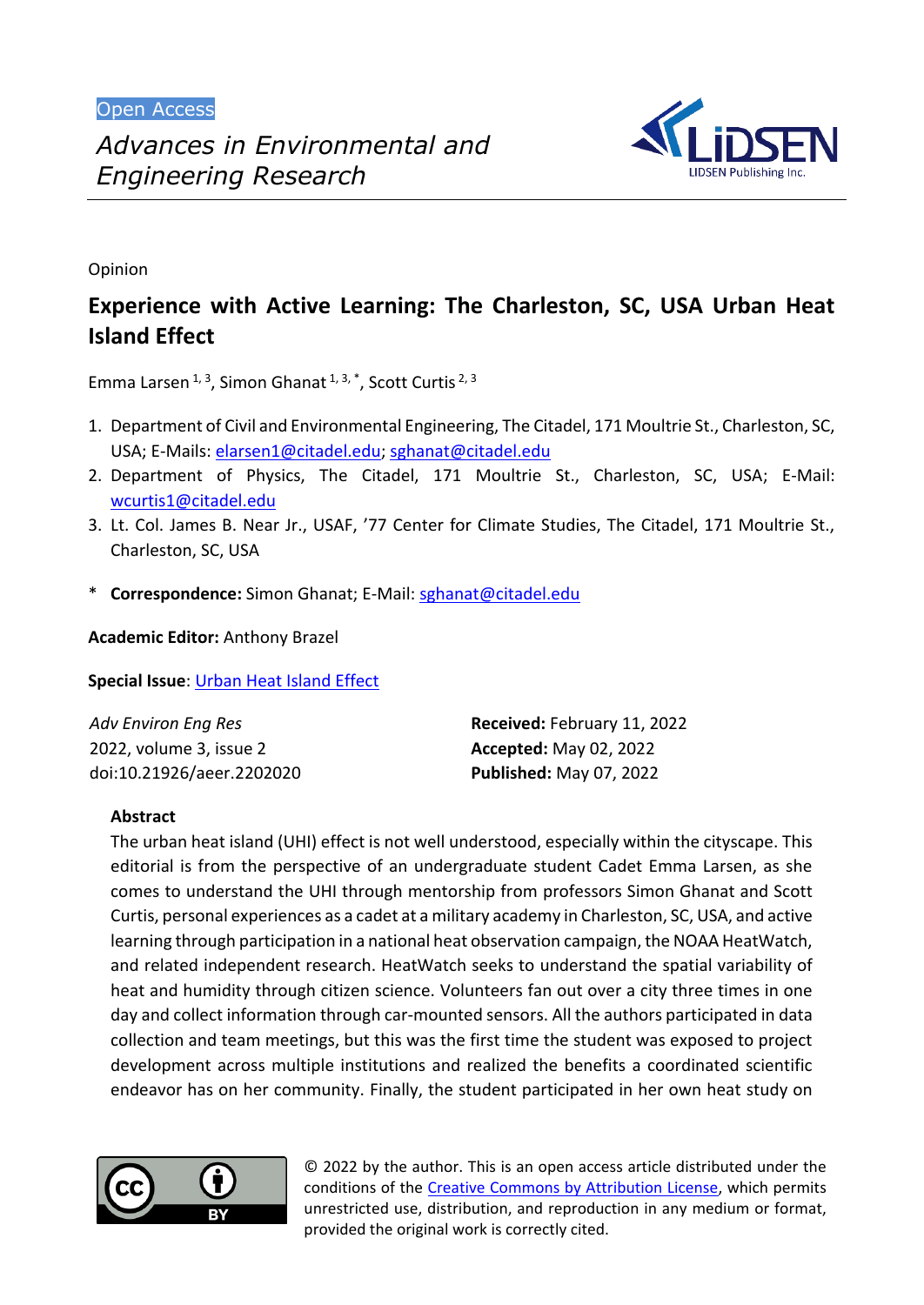the campus of The Citadel and gained a better appreciation of the relationship between land cover and geography on micro-scale temperature variability.

#### **Keywords**

Active learning; micro-climate; undergraduate research; heat index; HeatWatch; military

### **1. Introduction**

Undergraduate military student Cadet Larsen was recently introduced to the urban heat island (UHI) effect - or the occurrence of an overall higher temperature being documented in urban areas compared to their rural counterparts within the surface and canopy layers – through The Citadel's Summer Undergraduate Research Experience (SURE). In addition to the ability to participate in research that is important to the authors and their families, Larsen is an undergraduate Civil Engineering student at The Citadel and was interested in how heat varies so she can help fellow cadets and herself survive the Charleston heat as students wear grey woolen uniforms and stand outside for hours for parades.

Extreme heat is the leading weather-related cause of death in the U.S [1]. This is particularly of concern in urban areas due to the UHI effect. It is expected that by 2050 nearly 70% of the global population will live in urban areas [2]. A World Bank study [3] asserts that cities of 100,000 or more are expected to triple their built-up land area by 2030 in developing countries. The UHI is mainly caused by differences in the thermal characteristics between the urban and rural environments, urban pollution and anthropogenic heat released by urban activities and air-conditioning systems [4, 5]. The modified land surface in urban areas, compared to rural environments, affects the storage and transfer of heat. Anthropogenic heat, slower wind speeds and air pollution in urban areas also contribute to UHI [6]. Elevated temperatures from UHI, particularly during the summer, can affect quality of life. UHI impacts include a deterioration of the living environment, an increase in energy consumption [7], an increase in the concentration of ground-level ozone [8] and an increase in mortality rates [9]. Higher urban temperatures can also increase the formation of urban smog [10, 11]. Health risks are increased as the high smog concentrations combined with higher air temperatures trigger a range of medical complications, including respiratory difficulties and cardiovascular failures [12].

The UHI effect directly impacts Charleston, a city currently home to ~750,000 people. Charleston has roughly 1,900 households age 65 years or older and about 2,900 households living below the poverty line [13]. This indicates a population of roughly greater than 5,000 people are known to have a high vulnerability to the heat. Charleston also hosts an estimated 7.3 million tourists per year who may not be acclimated to the climate of the local area and are not knowledgeable of the risk of heat and solutions to accommodate the effect upon the human body.

The Centers for Disease Control and Prevention found that from 2004 to 2018 the recorded heatrelated deaths in the United States were 10,527, an average of 702 per year [14]. Living in urban areas that are experiencing increased temperatures can raise the risk level of the occupants to these heat-related illnesses. Some communities such as the elderly, households below the poverty line,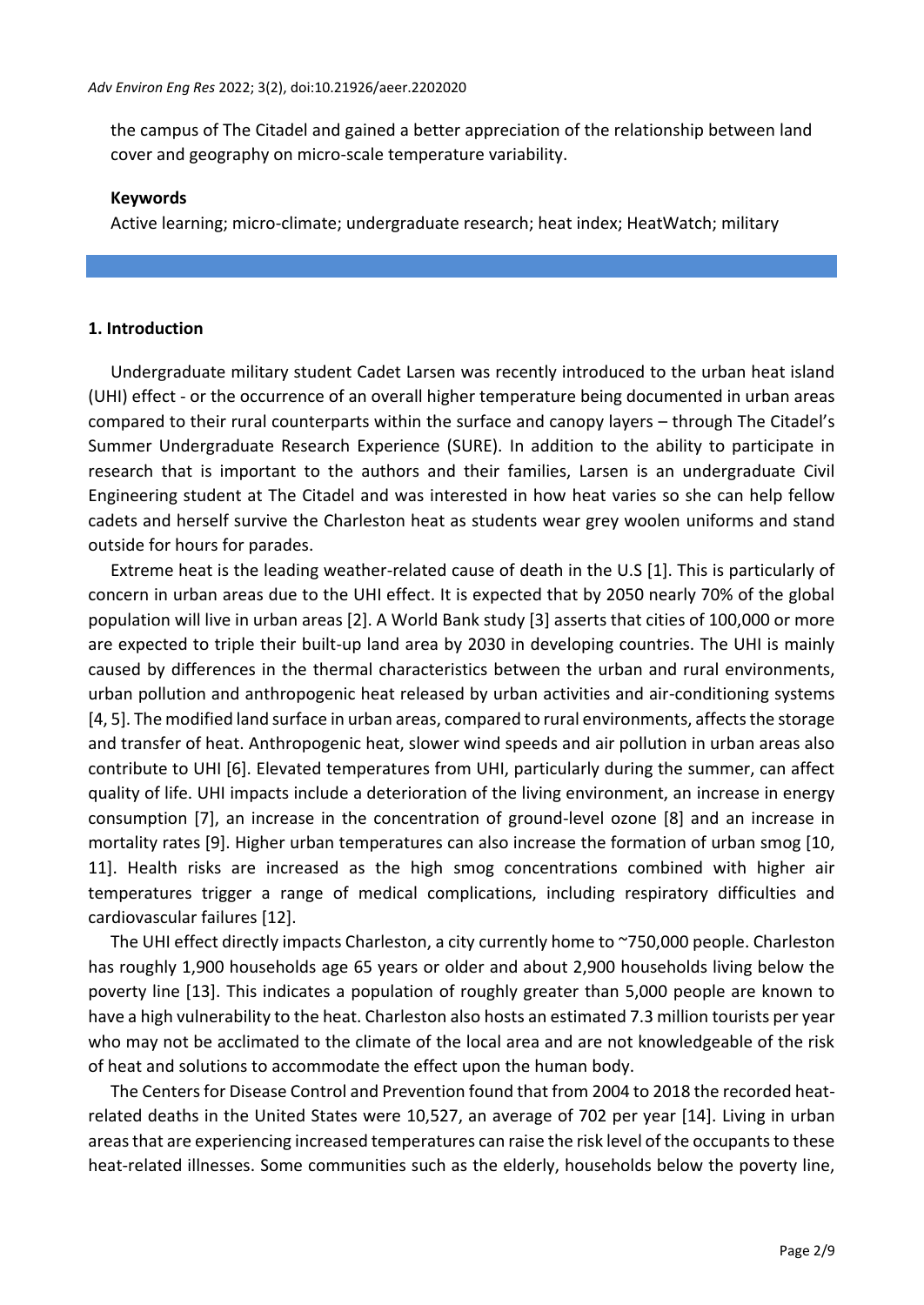athletes, and children are more vulnerable to heat-related illnesses due to medical predispositions, increased heat exposure, and inaccessibility to mitigating technology, namely air conditioning.

The objectives of this undergraduate research were to (1) better understand the causes and impacts of UHI in the Charleston area, and (2) to introduce Cadet Larsen to the scientific method and to engage her in metacognitive skills.

# **2. Pedagogy Used in SURE Program**

The faculty mentors and Cadet Larsen engaged in tasks to develop Cadet Larsen's research skills and competencies. These tasks included constructing literature reviews, generating research questions, reviewing ethical considerations, collecting, and analyzing data, and synthesizing new knowledge. Prior to the start of research, Cadet Larsen completed a pre-research assessment survey of her metacognitive skills (i.e., critical thinking and problem solving; intellectual development; ability to deal with obstacles; content knowledge and methods; nature of disciplinary knowledge; and practice and process of inquiry). Afterward, Dr. Ghanat and Cadet Larsen discussed the results of the pre-assessment survey. A weekly Zoom meeting served as a structured event that facilitated the one-on-one instruction. Cadet Larsen conducted the literature review and presented weekly findings to her mentors and planned future analysis. In addition to conducting research with faculty mentors, Cadet Larsen attended three SURE Program lunch meetings focusing on professional development, mentoring, and providing an opportunity for her to discuss research progress with peers. A Post-Research Assessment Survey was completed at the end of the SURE program. Changes in scores helped to determine growth and impact of the SURE program.

The undergraduate research was organized into four modules:

In Module 1, Cadet Larsen was provided background information about heat, humidity, heat index, wind, etc. Supplemental reading about urban heat island was also assigned.

Module 2 focused on reading and discussion of various research papers about UHI published in the literature. Cadet Larsen was assigned the reading for homework and prepared oral summaries of assigned readings.

In Module 3, a Micro-scale UHI study was conducted on campus of The Citadel. Module 4's focus was the analysis of data and report writing.

A list of various undergraduate research activities is presented in Table 1.

**Table 1** List of pedagogical techniques used in SURE Program.

| Activities/Assignments                                                                  |
|-----------------------------------------------------------------------------------------|
| Larsen received help from the faculty mentors and developed a research proposal. The    |
| proposal and application were submitted to the Summer Undergraduate Research Experience |
| (SURE) Program.                                                                         |

- Research proposal was accepted.
- Prior to the start of research, Larsen completed a pre-assessment of her metacognitive skills.
- Larsen and a faculty mentor discussed the results of the pre-assessment.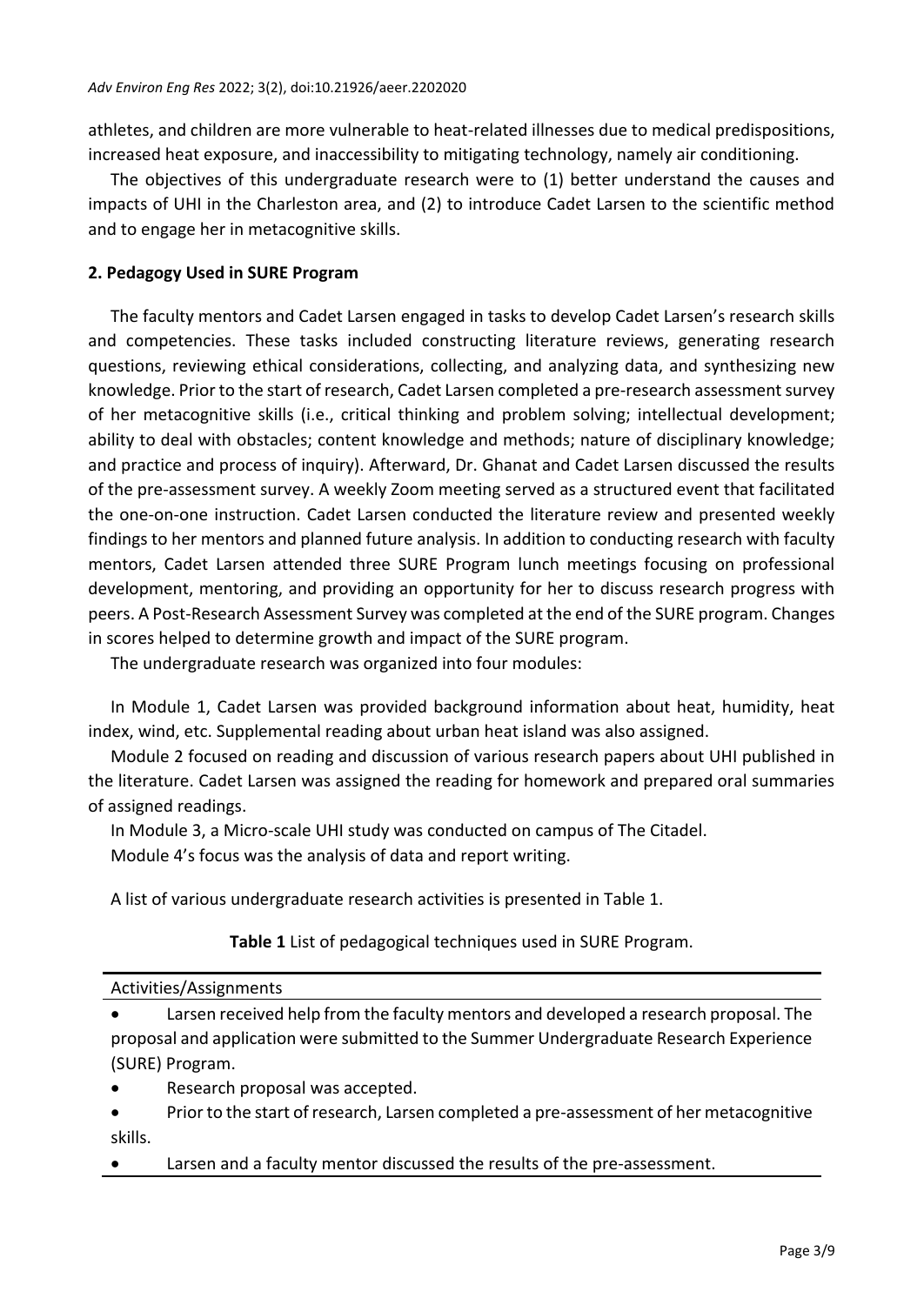Larsen was provided the background information about heat, humidity, heat index, wind, etc. Supplemental reading about urban heat island was also assigned.

• Mentors provided Larsen guidelines for the next steps in the research.

• Assisted Larsen to find research literature. Larsen conducted a review of relevant literature.

Larsen discussed the literature review with her faculty mentors.

Larsen attended the first SURE Program lunch meeting focusing on mentoring and discussed her research progress with peers.

• Mentoring via Zoom-the graduate school application process was discussed. Mentors communicated theories, methods, and everyday experiences of working in their disciplines

• After the first month of research, mentee completed the mid-assessment of her metacognitive skills.

- Larsen and a faculty mentor discussed the results of the mid-assessment.
- Larsen designed a micro-scale study of UHI at the campus of The Citadel.
- Larsen collected temperature, humidity data at several locations on campus.

Larsen attended the second SURE Program lunch meeting focusing on professional development and discussed her research progress with peers. Staff from the campus Multimedia Services Office conducted a poster preparation workshop in which they taught the basics of designing a research poster.

Larsen analyzed the collected data from the micro-scale study.

Larsen participated in several Charleston HeatWatch design planning meetings sponsored by NOAA and CAPA Strategies.

Larsen participated in training session for the data collection day (learned about data collection tool and the process)

• Larsen collected data for the HeatWatch program in the morning, afternoon, and evening of July 31.

- At end of summer, Larsen completed the post-assessment of her metacognitive skills.
- Faculty mentor and Larsen discussed the results of post-assessment.
- Larsen prepared a poster and presented her work at The Citadel research symposium.

• Larsen submitted an abstract for an oral presentation of her work to the 2021 Southern Conference Forum at Wofford College, SC.

• Larsen presented her research at 2021 Southern Conference Undergraduate Research Forum at Wofford College.

Larsen attended the 2022 American Society of Engineering Education-Southeastern Section Conference and presented her poster, which opened great networking opportunities.

# *2.1 The 2021 Charleston HeatWatch Experiment*

HeatWatch is a national effort to record temperature and humidity in participating cities on a single day to see how they vary from one area of a city to the next. Through this effort, the data collected about heat within the city can be formed into maps visualizing how the temperature varies throughout the urban area, how the layout of the structures causes this variation, and which communities are most vulnerable (see Figure 1). The national HeatWatch campaign is coordinated by NOAA and CAPA Strategies. They provide the sensors to local companies, organizations, and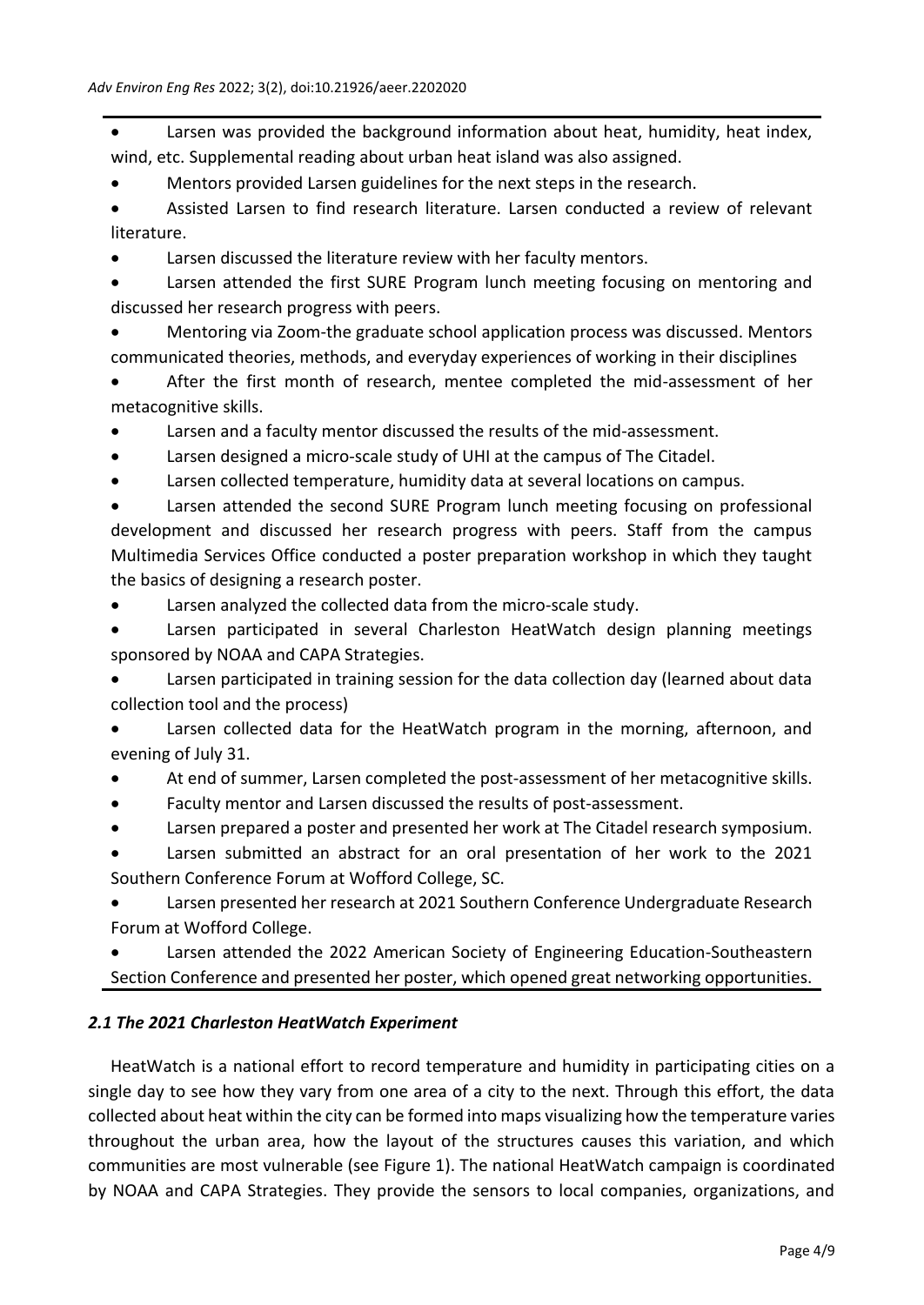#### *Adv Environ Eng Res* 2022; 3(2), doi:10.21926/aeer.2202020

volunteers within the selected city to conduct the campaign themselves. For Charleston, the head of this campaign was Dr. Janice Barnes, of Climate Adaptation Partners. She led a group of local organizations including the City of Charleston; Medical University of South Carolina Arboretum, Institute for Air Quality Studies and Office of Health Promotion; Citadel Near Center for Climate Studies; Charleston Resilience Network; Charleston Medical District; South Carolina Interfaith Power and Light; and Carolinas Integrated Science Assessment. For the collection day, many volunteers were needed to drive throughout the city on preplanned routes with a sensor on their cars to gather the data. In all Charleston's HeatWatch had 18 routes, 27 volunteers, and 57948 measurements. While members of the organizations participated in the data collection, most volunteers were members of the community interested in helping discover more about Charleston's climate.



**Figure 1** Temperature values (Fahrenheit) recorded by the NOAA HeatWatch experiment in Charleston, SC on July 31, 2021, at 3:00-4:00pm EST. Figure courtesy of CAPA Strategies, LLC.

Cadet Larsen was excited for HeatWatch to be her SURE project, because not only would this effort allow her to participate in undergraduate research, but it offered a highly unique experience of partaking in a much larger endeavor that differs even from her fellow SURE peers. Larsen was put into contact with Dr. Barnes, who involved the authors as representatives of The Citadel in the planning effort and participated in online conference calls, organizational emails, volunteer recruiting efforts, and data collection for Charleston HeatWatch. For the collection day, the authors drove in their cars on pre-planned routes within the city with a heat index sensor attached to their windows. For Larsen's experience in participatory learning, in addition to the in-depth learning she achieved from her research, she gained experience with major project planning, how a multicompany endeavor is planned and coordinated, and knowledge of how grand climate issues can be addressed within a community.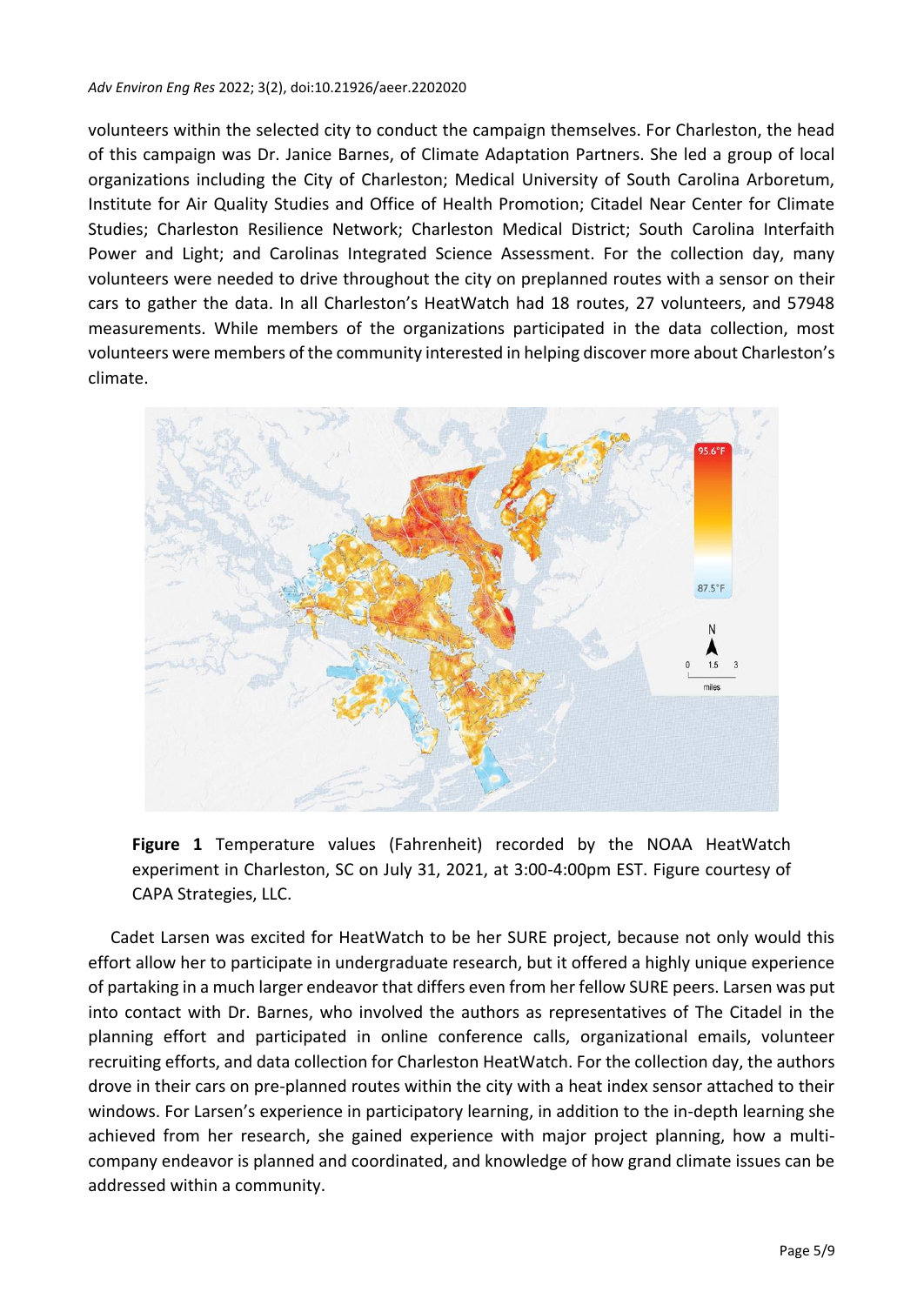# *2.2 Heat on College Campus*

While participating in the HeatWatch, Cadet Larsen became interested in how the intra-urban heat effect has manifested on her college campus. Although the urban heat island effect predominately refers to the ambient temperature of the entire city, a phenomenon associated with it is the intra-urban heat island effect that describes how smaller areas of a city or landscape become warmer due to the specific structure layout, sunlight exposure, and material. Larsen and her fellow cadets have always noticed specific areas around campus that the heat can be felt more intensely than others. To quantify the difference, Larsen conducted a smaller-scale heat mapping survey of her own on July 25, 2021, from 2:00pm to 3:40pm EST. Using a handheld sensor that records wind speed, temperature, humidity, and heat index supplied by Curtis, she walked to different locations around campus and recorded the data for that point. She started in a central location to create a reference point and while analyzing the data, she based her values on whether the temperature was higher or lower from the reference point. In additional notes, she recorded the time, GPS coordinates, type of surface material, and how the surrounding landscape was structured. The original starting point (1) was located on Summerall Field (Figure 2). Figure 3 shows the difference from temperature compared to the initial temperature measured along with the distance from the original location.



**Figure 2** Locations on The Citadel campus where temperature data was recorded by Cadet Larsen on July 25, 2021 between 2:00 and 3:40pm EST. Numbers refer to the rank order distances from point 1. For reference, the width of Summerall Field is 323 m. Distances between Point 1 and the other observation points are given in Figure 3.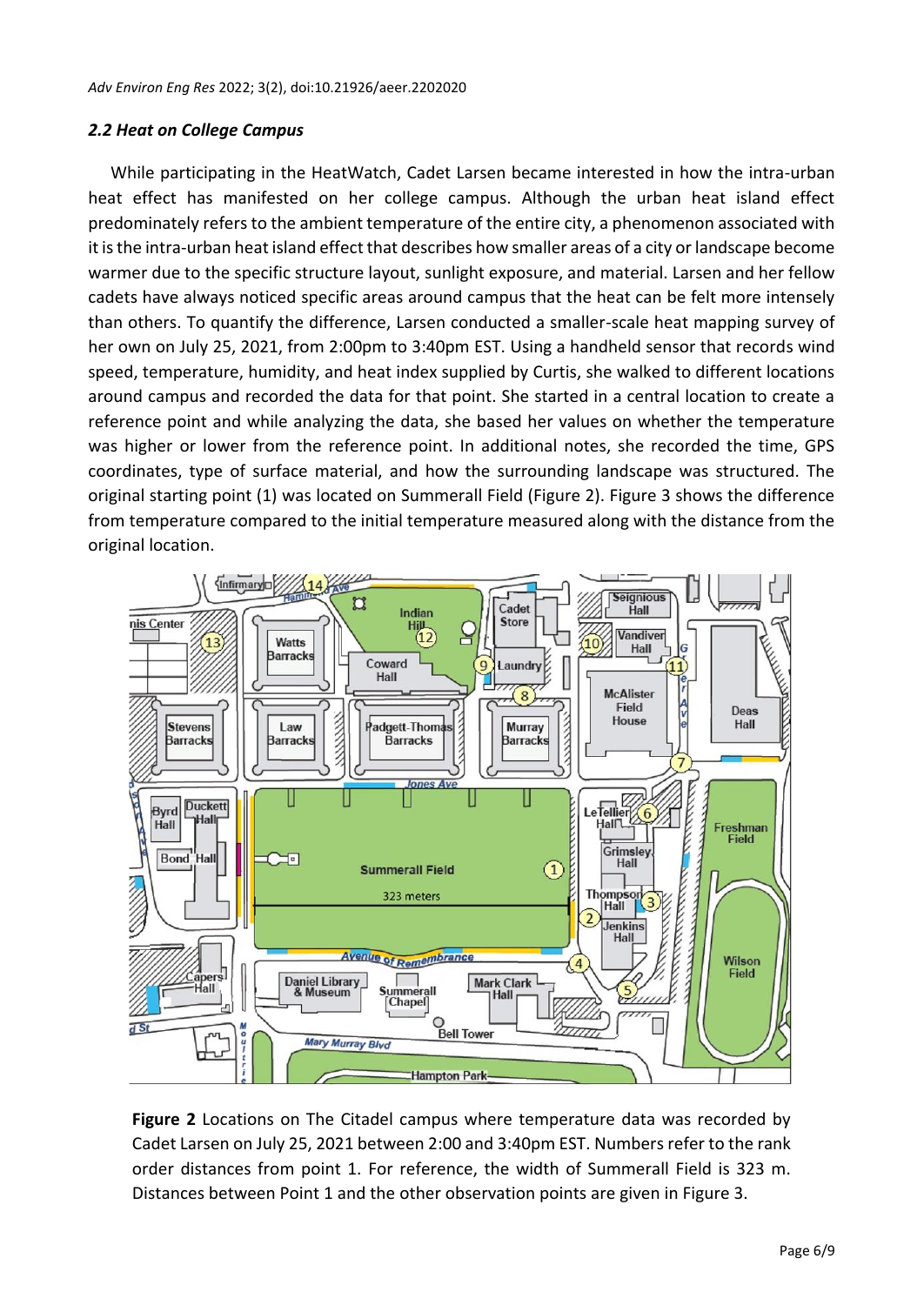

**Figure 3** The temperature difference (degrees C) of different locations on campus compared to the distance (m) from the Original Point 1 (Figure 2 shows the locations).

Three different colors indicate what material the surface of the ground was at the point: green represents grass, yellow is concrete, and black is asphalt. They are also numbered by the shortest to longest distance from the reference point and correspond to the numbered locations on the map of the citadel campus provided below. The third point had the peak temperature at a difference of ~5 degrees Celsius and 85 m away from the reference point. The surface material is made of asphalt, as are many of the points with higher temperatures. Surfaces of the points recorded with the lowest temperatures were also made of asphalt (7 and 9 on Figure 3) but were located along north-south oriented roads and acted as urban canyons funneling winds from the Ashley River to the north of Figure 2, and effectively cooling down the ambient are temperature.

## **3. Discussion**

The Citadel can help mitigate the increase in heat in the short term by practicing heat-related safety measures. By spreading awareness of the effects that heat can have on cadets, making sure cadets stay hydrated, and not having outdoor activities during black flag conditions will help to prevent the amount of on-campus heat-related illnesses. Strategies that The Citadel could take to help prevent major rises in heat may include planting more vegetation on campus along the sidewalks, creating green roofs, installing roofs with reflective material, and paving surfaces with reflective or permeable asphalt.

These techniques can also be used throughout Charleston to help mitigate the UHI effect. One of the most important parts of preventing drastic rises in heat is smart growth practices. Engineers have the training to combat temperature rise within cities by designing new structures with a focus on how they will affect the surrounding climate. As new structures are built and roads are being repaved, using materials and design shapes to prevent the absorption and encourage reflection of the sun's light are necessary. Engineers should also allot space whenever possible to vegetative cover as it is the most effective material for stopping temperature increase.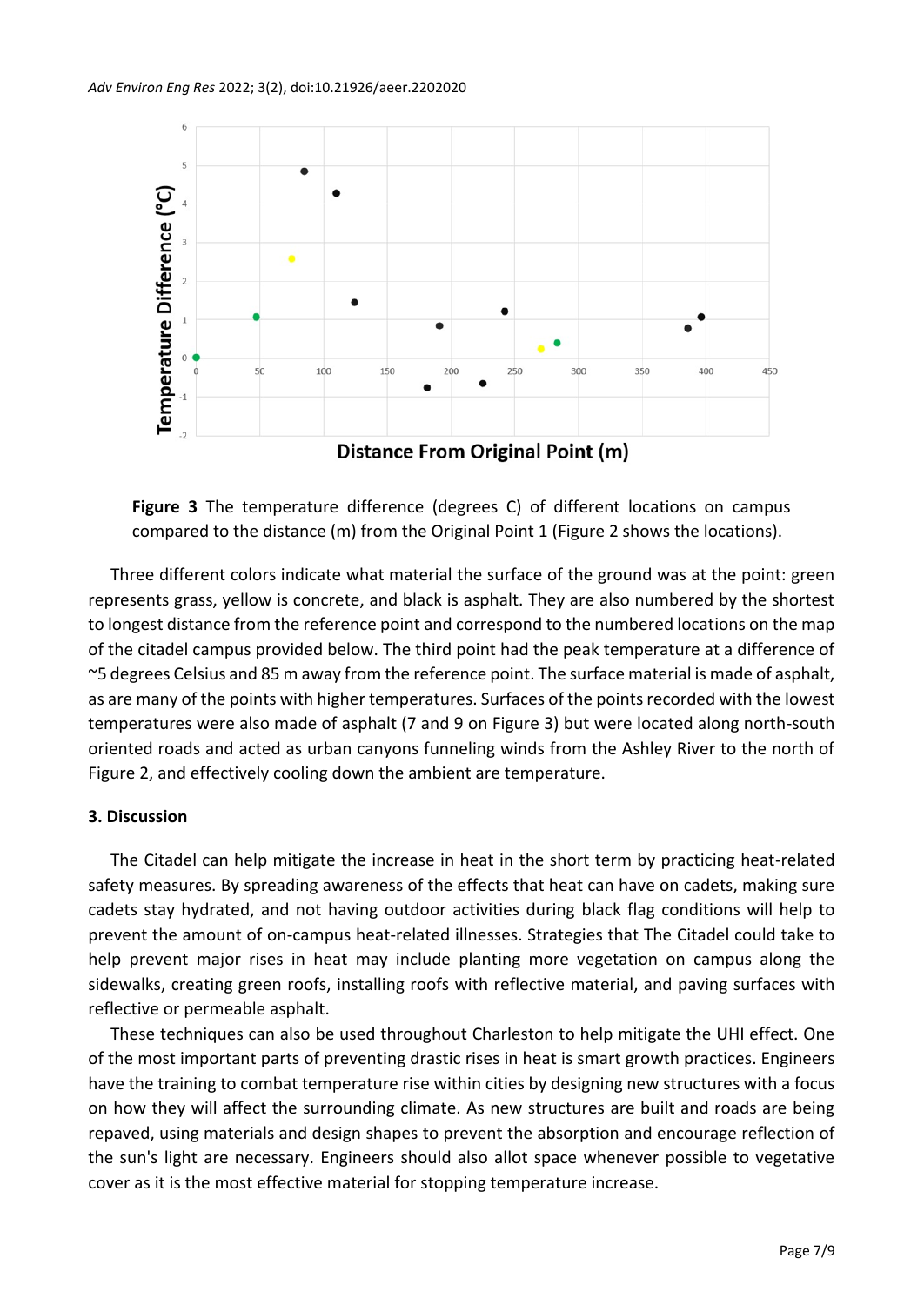### **4. Conclusion**

After being encouraged to read and study deeply into a topic, Cadet Larsen understood more about the UHI effect than she would have inside a classroom. The SURE program created a community of professors and students interested in studying beyond the expected curriculum and encouraged active participation instead of passive. There were not any quizzes or exams that created parameters of what Larsen was supposed to know. Instead, this was an educational experience without limits where students were given room to teach themselves and become subject matter experts on a topic.

Specifically, Cadet Larsen discovered what it means to participate in a large multi-institution research project and conduct her own UHI research. She found that the UHI effect is complicated as temperatures around campus depend on the land cover type, with asphalt being related to higher temperatures compared to grass, but she also learned that the nearby Ashley River has a moderating impact on temperatures. Validation of this work is underway [15], and Citadel students continue to investigate heat on campus as part of a larger effort by the HeatWatch partner institutions to sustain heat research in Charleston.

Overall, Cadet Larsen's research experience made her see the city in a different light and made her more aware of how small design choice can directly affect the climate. Larsen intends to take these experiences with her as she pursues a Ph.D. in Civil Engineering.

### **Acknowledgments**

We would like to acknowledge The Citadel's Summer Undergraduate Research Experience for Funding the work. The authors appreciate comments from two anonymous reviewers, which improved the manuscript.

## **Author Contributions**

EL conducted the research and wrote the first draft of the manuscript. SG and SC provided inputs and edits. EL, SG, and SC all participated in the 2021 Charleston HeatWatch study.

## **Competing Interests**

The authors have declared that no competing interests exist.

## **References**

- 1. U.S. Environmental Protection Agency. Learn about heat islands [Internet]. Washington: EPA; 2022 [cited date 2022 January 31]. Available from: [https://www.epa.gov/heatislands/learn](https://www.epa.gov/heatislands/learn-about-heat-islands)[about-heat-islands.](https://www.epa.gov/heatislands/learn-about-heat-islands)
- 2. Social Problems: Continuity and Change. 14.1 A Brief History of Urbanization [Internet]. Minneapolis: University of Minnesota Create Commons; 2010 [cited date 2022 January 31]. Available from: [https://doi.org/10.24926/8668.2301.](https://doi.org/10.24926/8668.2301)
- 3. Angel S, Sheppard SC, Civco DL. The dynamics of global urban expansion. Washington: Transport and Urban Development Department, The World Bank; 2005.